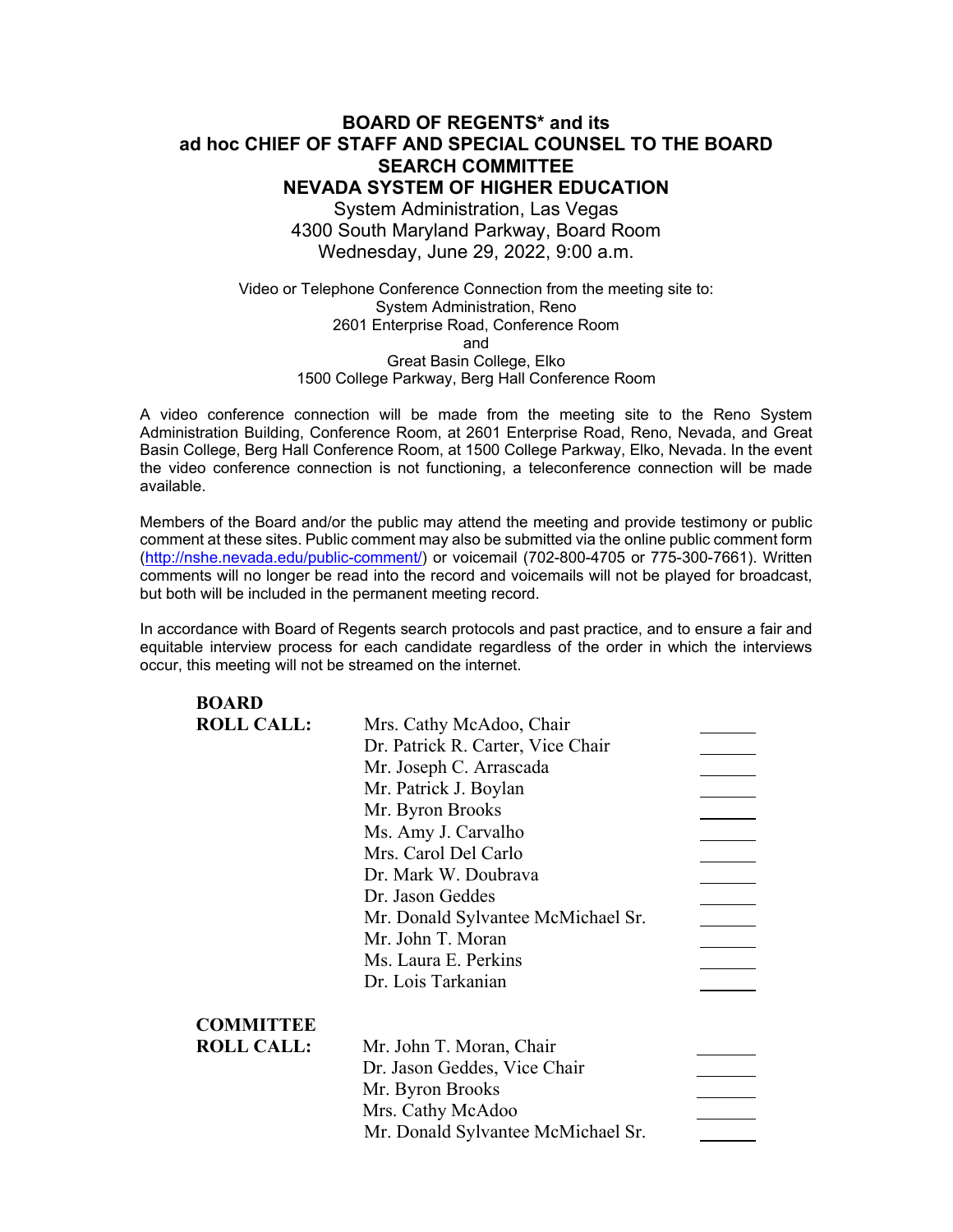In addition to the ad hoc Chief of Staff and Special Counsel to the Board Search Committee, this meeting is noticed as a meeting of the Board of Regents to allow other Regents who may wish to attend to participate.

### **IMPORTANT INFORMATION ABOUT THE AGENDA AND PUBLIC MEETING**

**NOTE:** Below is an agenda of all items scheduled to be considered. Notification is hereby provided that items on the agenda may be taken out of the order presented, including moving an item to a different day if the meeting is noticed for more than one day, two or more agenda items may be combined for consideration, and an agenda item may be removed from the agenda or discussion relating to an item on the agenda may be delayed at any time.

In accordance with the Board of Regents Bylaws, Title 1, Article V, Section 18, items voted on may be the subject of a motion to reconsider at this meeting. A motion to reconsider an item may be made at any time before adjournment of this meeting. Similarly, if an item is tabled at any time during the meeting, it may, by proper motion and vote, be taken from the table and thereafter be the subject of consideration and action at any time before adjournment of this meeting.

\* The Board's committee meetings take place in accordance with the agendas published for those committees. Regents who are not members of the committees may attend the committee meetings and participate in the discussion of committee agenda items. However, action items will only be voted on by the members of each committee, unless a Regent is temporarily made a member of that committee under Board of Regents' Bylaws, Title 1, Article VI, Section 6. The full Board of Regents will consider committee action items in accordance with the Board of Regents agenda published for the current or for a subsequent meeting.

In accordance with the Board of Regents' Bylaws, Title 1, Article V, Section 12, a quorum may be gained by telephonic, video, or electronic transmission provided that notice to that effect has been given.

Some agenda items are noted as having accompanying reference material. Reference material may be accessed on the electronic version of the agenda by clicking the reference link associated with a particular item. The agenda and associated reference material may also be accessed on the Internet by visiting the Board of Regents website at:

### <https://nshe.nevada.edu/leadership-policy/board-of-regents/meeting-agendas/>

Many public libraries have publicly accessible computer terminals. Copies of the reference material and any additional support materials that are submitted to the Board of Regents Office and then distributed to the members of the Board of Regents after the mailing of this agenda but before the meeting, will be made available as follows: 1. Copies of any such materials are available at the Board of Regents Offices at 2601 Enterprise Road, Reno, Nevada, and 4300 South Maryland Parkway, Las Vegas, Nevada. A copy may be requested by calling Angela Palmer at (775) 784-3465; 2. Copies of any such materials will also be available at the meeting site.

Reasonable efforts will be made to assist and accommodate physically disabled persons attending the meeting. Please call the Board office at (775) 784-4958 in advance so that arrangements may be made.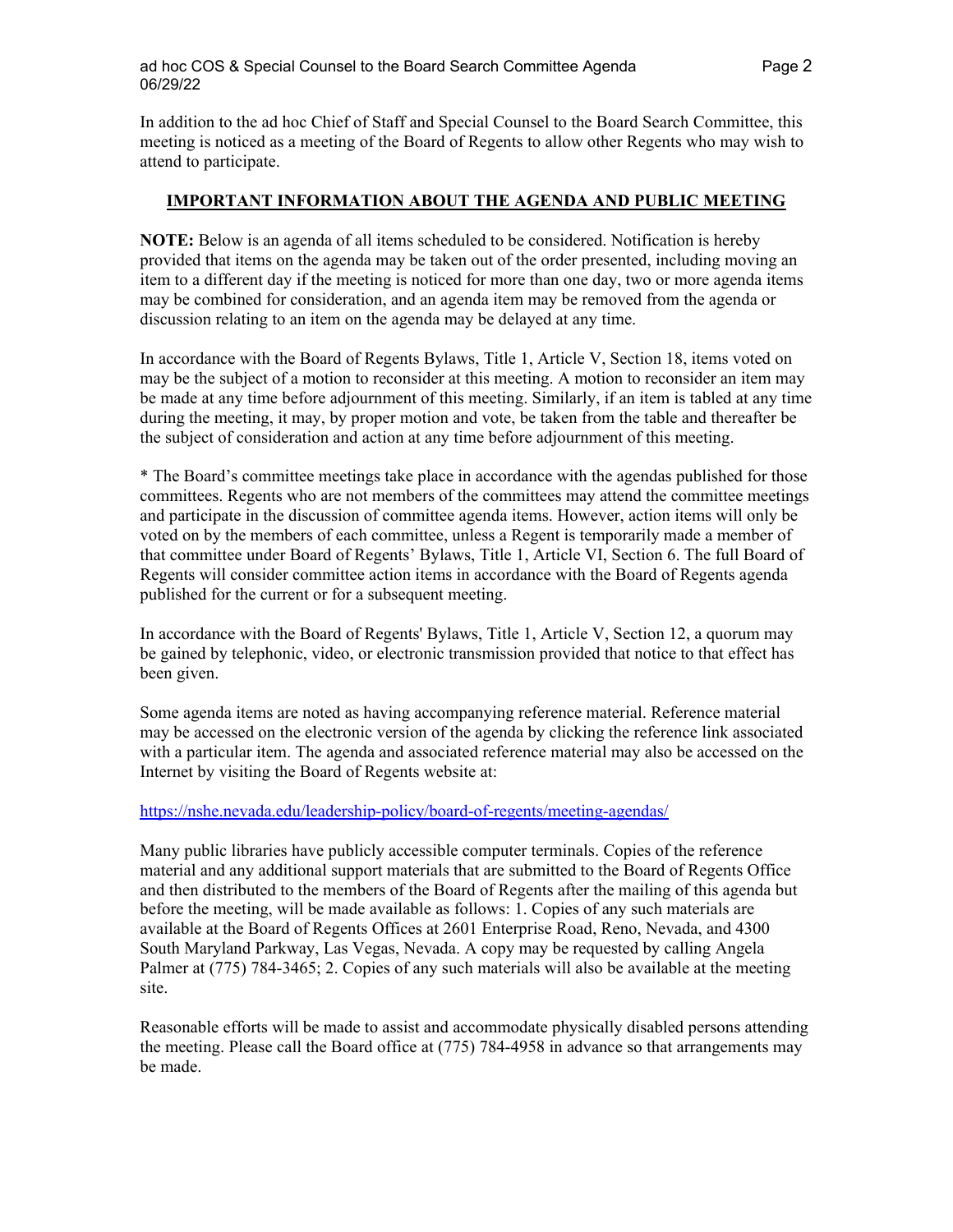## **1. PUBLIC COMMENT INFORMATION ONLY**

Public comment will be taken during this agenda item. No action may be taken on a matter raised under this item until the matter is included on an agenda as an item on which action may be taken. Comments will be limited to three minutes per person. Persons making comment will be asked to begin by stating their name for the record and to spell their last name. The Committee Chair may elect to allow additional public comment on a specific agenda item when that agenda item is being considered.

In accordance with Attorney General Opinion No. 00-047, as restated in the Attorney General's Open Meeting Law Manual, the Committee Chair may prohibit comment if the content of that comment is a topic that is not relevant to, or within the authority of, the Board of Regents, or if the content is willfully disruptive of the meeting by being irrelevant, repetitious, slanderous, offensive, inflammatory, irrational or amounting to personal attacks or interfering with the rights of other speakers.

### **2. MINUTES FOR POSSIBLE ACTION**

The Committee will consider approval of the minutes from the January 28, 2022, meeting. *[\(Ref. COS-2\)](https://nshe.nevada.edu/wp-content/uploads/file/BoardOfRegents/Agendas/2022/06-jun-mtgs/cos-refs/COS-2.pdf)*

*ESTIMATED TIME: 5 mins.*

## **3. CHAIR'S REPORT INFORMATION ONLY**

Chair John T. Moran will provide an overview of the schedule and process for interviewing the finalists for Chief of Staff and Special Counsel to the Board of Regents.

*ESTIMATED TIME: 5 mins.*

## **4. DISCUSSION OF INTERVIEW QUESTIONS INFORMATION ONLY**

Chair John T. Moran will lead a discussion on the questions and topics to be covered during the finalist interviews.

*ESTIMATED TIME: 5 mins.*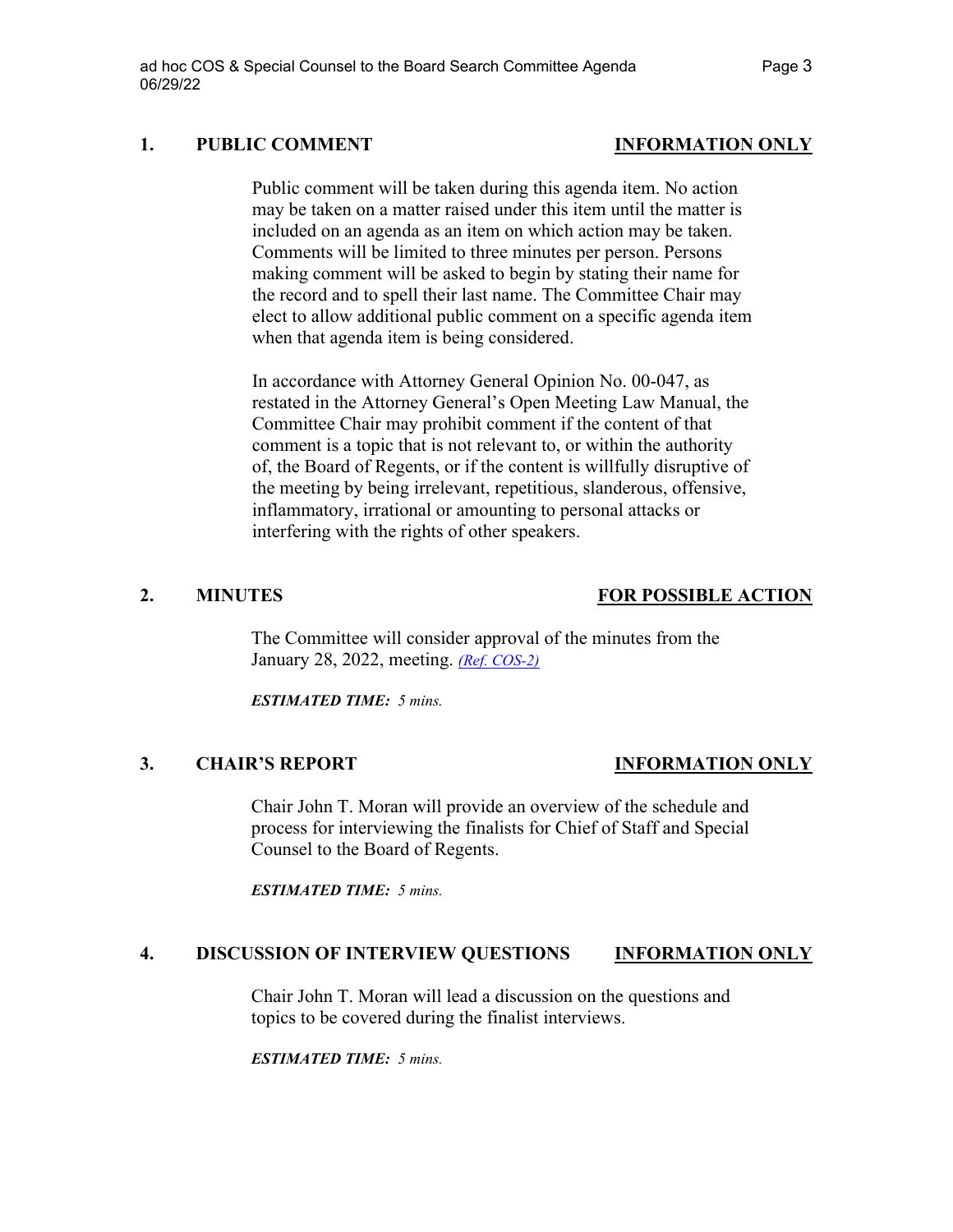## **5. CANDIDATE INTERVIEWS INFORMATION ONLY**

The Committee will interview the finalists for Chief of Staff and Special Counsel to the Board of Regents:

- Richard L. Hinckley *[\(Ref. COS-5a\)](https://nshe.nevada.edu/wp-content/uploads/file/BoardOfRegents/Agendas/2022/06-jun-mtgs/cos-refs/COS-5a.pdf)*
- Robert G. Kilroy *[\(Ref. COS-5b\)](https://nshe.nevada.edu/wp-content/uploads/file/BoardOfRegents/Agendas/2022/06-jun-mtgs/cos-refs/COS-5b.pdf)*
- Debra L. Pieruschka *[\(Ref. COS-5c\)](https://nshe.nevada.edu/wp-content/uploads/file/BoardOfRegents/Agendas/2022/06-jun-mtgs/cos-refs/COS-5c.pdf)*

*ESTIMATED TIME: 4 hrs.* 

# **6. DISCUSSION AND RECOMMENDATION OF FOR POSSIBLE ACTION FINAL CANDIDATE FOR CONSIDERATION BY THE BOARD OF REGENTS**

The Committee will discuss and assess the finalists for Chief of Staff and Special Counsel to the Board and may recommend a final candidate for consideration by the full Board of Regents.

If the Committee recommends a final candidate for consideration by the full Board of Regents, the Board will consider said recommendation at a special meeting on June 30, 2022, at 1:00 p.m.

If a recommendation is not made during the course of the meeting, the Committee may discuss next steps and/or the Committee Chair may bring an update to the full Board at a future meeting and seek further direction from the Board.

*ESTIMATED TIME: 30 mins.*

# **7. NEW BUSINESS INFORMATION ONLY**

Items for consideration at future meetings may be suggested. Any discussion of an item under "New Business" is limited to description and clarification of the subject matter of the item, which may include the reasons for the request, and no substantive discussion may occur at this meeting on new business items in accordance with the Nevada Open Meeting Law (NRS 241.010 *et seq*.).

*ESTIMATED TIME: 5 mins.*